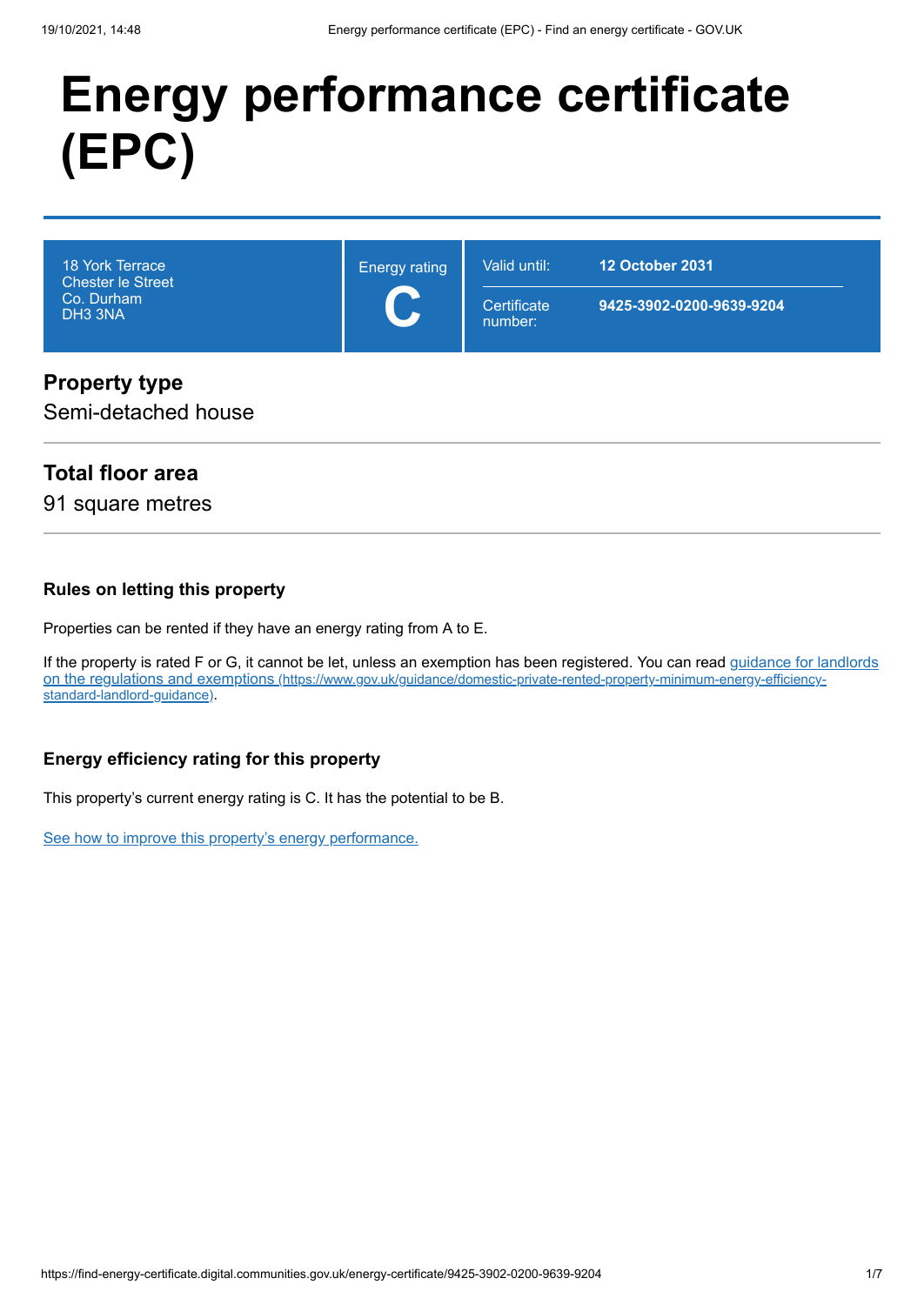| <b>Score</b> | <b>Energy rating</b> |   | <b>Current</b>      | <b>Potential</b> |
|--------------|----------------------|---|---------------------|------------------|
| $92 +$       |                      |   |                     |                  |
| 81-91        | Β                    |   |                     | 85 <br>B         |
| 69-80        | $\mathbf C$          |   | 69  <br>$\mathbf C$ |                  |
| 55-68        |                      |   |                     |                  |
| 39-54        |                      | Е |                     |                  |
| $21 - 38$    |                      | F |                     |                  |
| $1 - 20$     |                      | G |                     |                  |

The graph shows this property's current and potential energy efficiency.

Properties are given a rating from A (most efficient) to G (least efficient).

Properties are also given a score. The higher the number the lower your fuel bills are likely to be.

For properties in England and Wales:

- the average energy rating is D
- the average energy score is 60

#### **Breakdown of property's energy performance**

This section shows the energy performance for features of this property. The assessment does not consider the condition of a feature and how well it is working.

Each feature is assessed as one of the following:

- very good (most efficient)
- good
- average
- poor  $\bullet$
- very poor (least efficient)

When the description says "assumed", it means that the feature could not be inspected and an assumption has been made based on the property's age and type.

| <b>Feature</b> | <b>Description</b>                         | Rating  |
|----------------|--------------------------------------------|---------|
| Wall           | Cavity wall, filled cavity                 | Average |
| Wall           | Cavity wall, as built, insulated (assumed) | Good    |
| Roof           | Pitched, 250 mm loft insulation            | Good    |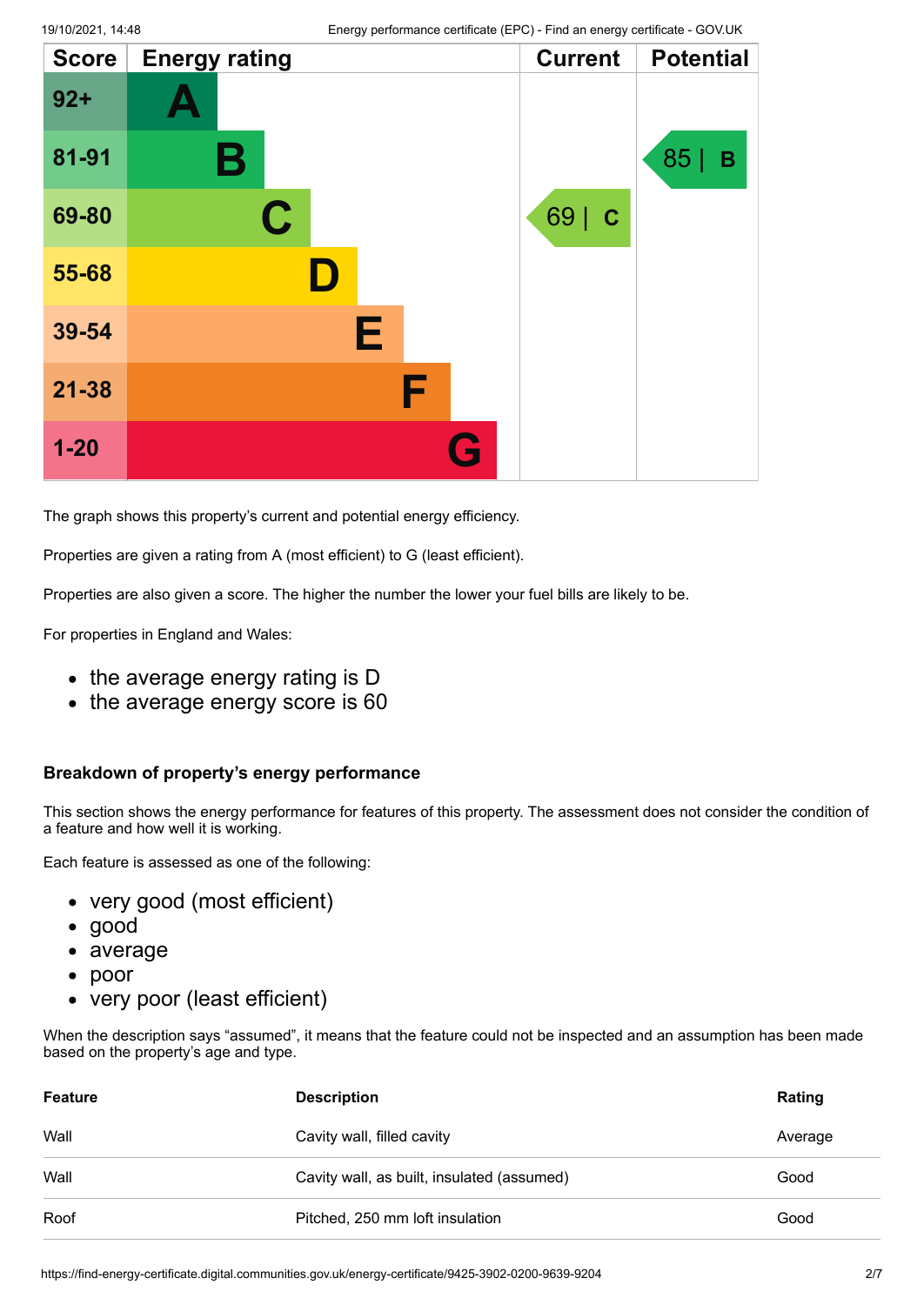19/10/2021, 14:48 Energy performance certificate (EPC) - Find an energy certificate - GOV.UK

| <b>Feature</b>       | <b>Description</b>                          | Rating    |
|----------------------|---------------------------------------------|-----------|
| Roof                 | Pitched, 100 mm loft insulation             | Average   |
| Window               | Fully double glazed                         | Good      |
| Main heating         | Boiler and radiators, mains gas             | Good      |
| Main heating control | Programmer, no room thermostat              | Very poor |
| Hot water            | From main system                            | Good      |
| Lighting             | Low energy lighting in 60% of fixed outlets | Good      |
| Floor                | Solid, no insulation (assumed)              | N/A       |
| Secondary heating    | None                                        | N/A       |

### **Primary energy use**

The primary energy use for this property per year is 220 kilowatt hours per square metre (kWh/m2).

#### What is primary energy use?  $\blacktriangleright$

#### **Environmental impact of this property**

One of the biggest contributors to climate change is carbon dioxide (CO2). The energy used for heating, lighting and power in our homes produces over a quarter of the UK's CO2 emissions.

#### **An average household produces**

6 tonnes of CO2

#### **This property produces**

#### **This property's potential production**

1.7 tonnes of CO2

3.5 tonnes of CO2

By making the [recommended changes](#page-3-0), you could reduce this property's CO2 emissions by 1.8 tonnes per year. This will help to protect the environment.

Environmental impact ratings are based on assumptions about average occupancy and energy use. They may not reflect how energy is consumed by the people living at the property.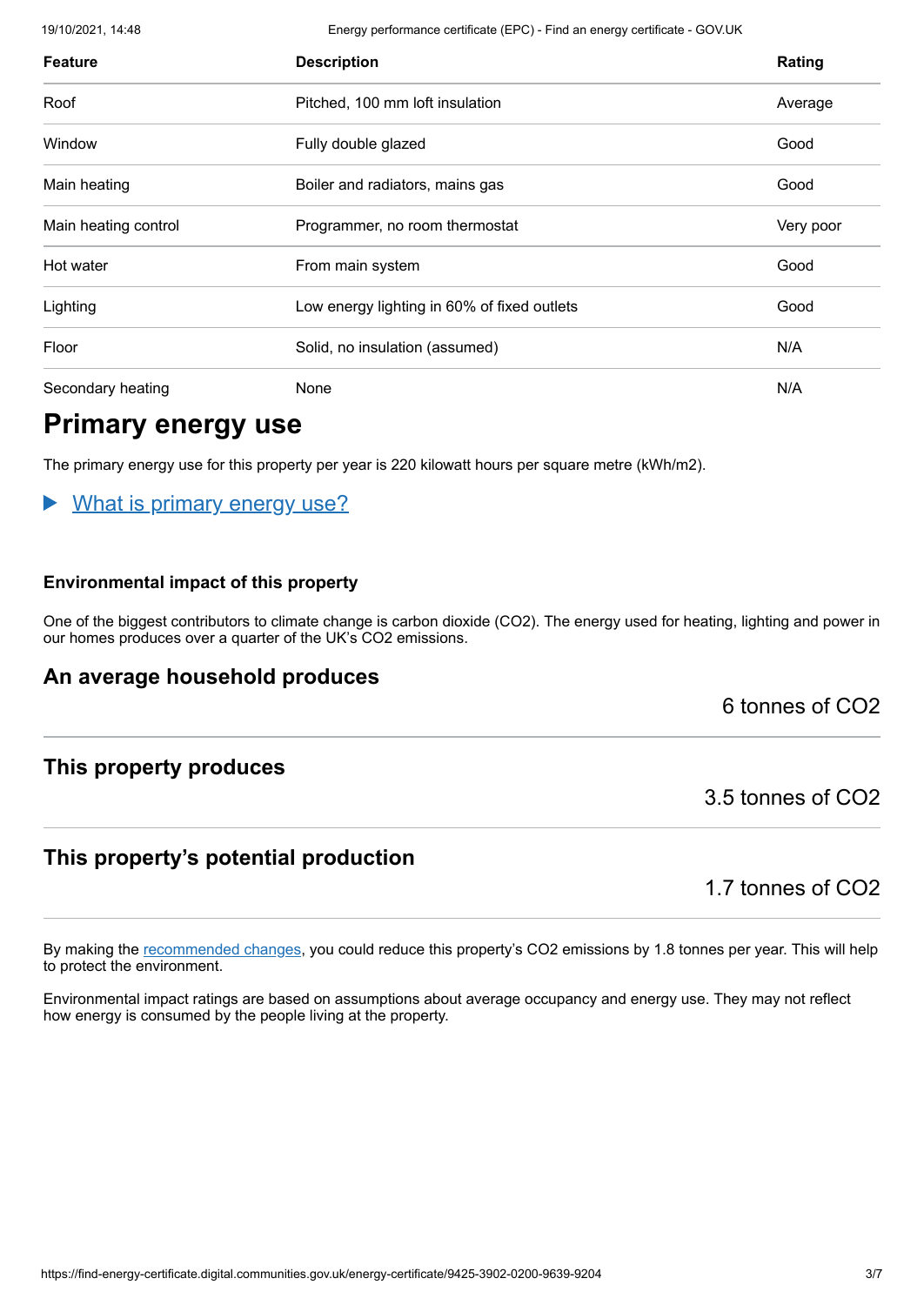#### <span id="page-3-0"></span>**How to improve this property's energy performance**

Making any of the recommended changes will improve this property's energy efficiency.

Potential energy rating **B** If you make all of the recommended changes, this will improve the property's energy rating and score from C (69) to B (85). What is an energy rating?

## **Recommendation 1: Floor insulation (solid floor)**

Floor insulation (solid floor)

#### **Typical installation cost**

#### **Typical yearly saving**

**Potential rating after carrying out recommendation 1**

Low energy lighting

**Typical installation cost**

#### **Typical yearly saving**

**Potential rating after carrying out recommendations 1 and 2**

### **Recommendation 3: Heating controls (room thermostat and TRVs)**

Heating controls (room thermostat and TRVs)

#### **Typical installation cost**

£350 - £450

£4,000 - £6,000

£50

£20

£26

71 | C

70 | C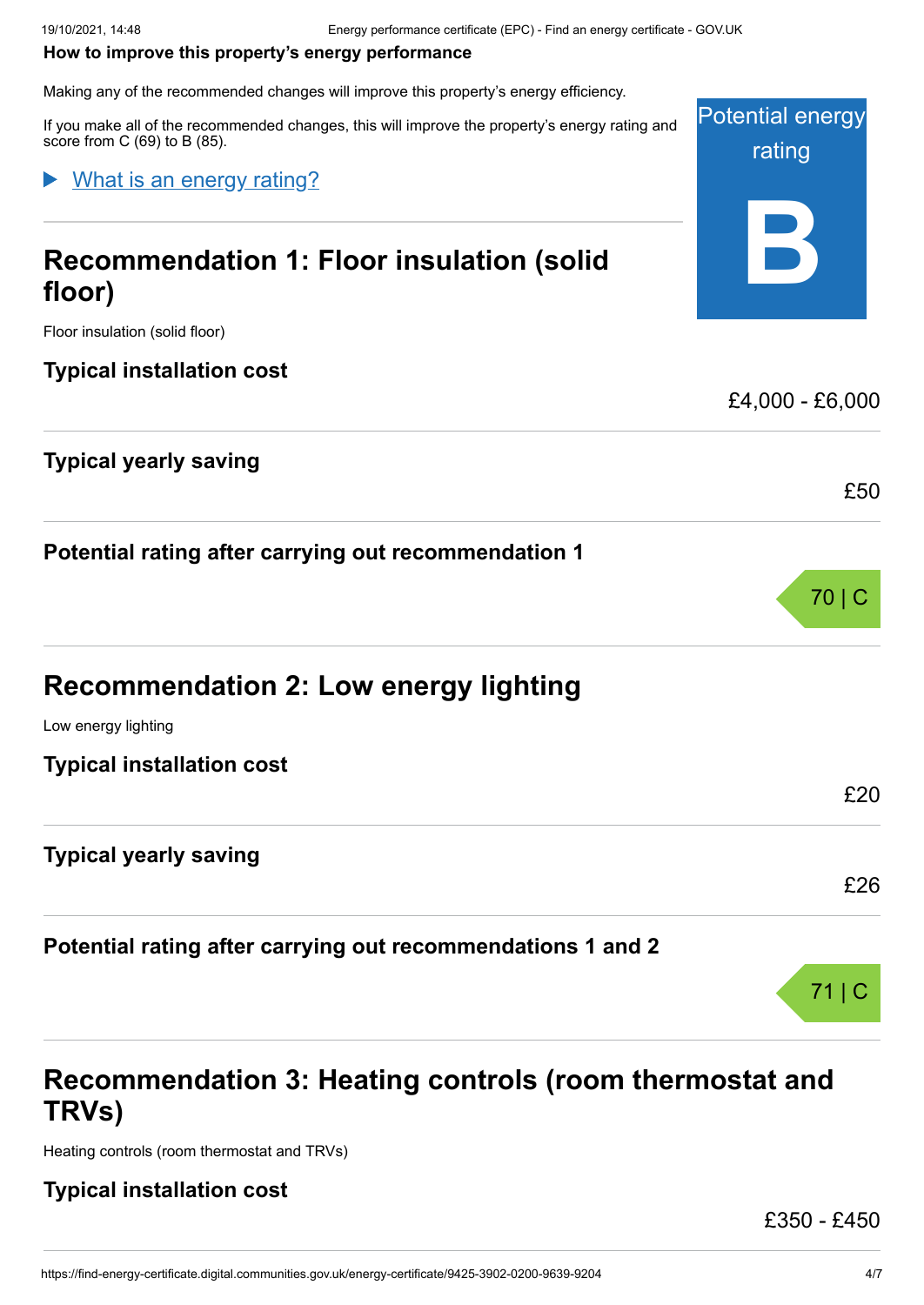| Potential rating after carrying out recommendations 1 to 3 |                 |
|------------------------------------------------------------|-----------------|
|                                                            | 74   C          |
| <b>Recommendation 4: Solar water heating</b>               |                 |
| Solar water heating                                        |                 |
| <b>Typical installation cost</b>                           |                 |
|                                                            | £4,000 - £6,000 |
| <b>Typical yearly saving</b>                               |                 |
|                                                            | £28             |
| Potential rating after carrying out recommendations 1 to 4 |                 |
|                                                            | 76   C          |
| Recommendation 5: Solar photovoltaic panels, 2.5 kWp       |                 |
| Solar photovoltaic panels                                  |                 |
| <b>Typical installation cost</b>                           | £3,500 - £5,500 |
|                                                            |                 |
| <b>Typical yearly saving</b>                               | £326            |
|                                                            |                 |
| Potential rating after carrying out recommendations 1 to 5 |                 |
|                                                            | 85 I            |
| Paying for energy improvements                             |                 |

[Find energy grants and ways to save energy in your home.](https://www.gov.uk/improve-energy-efficiency) (https://www.gov.uk/improve-energy-efficiency)

**Estimated energy use and potential savings**

**Estimated yearly energy cost for this property**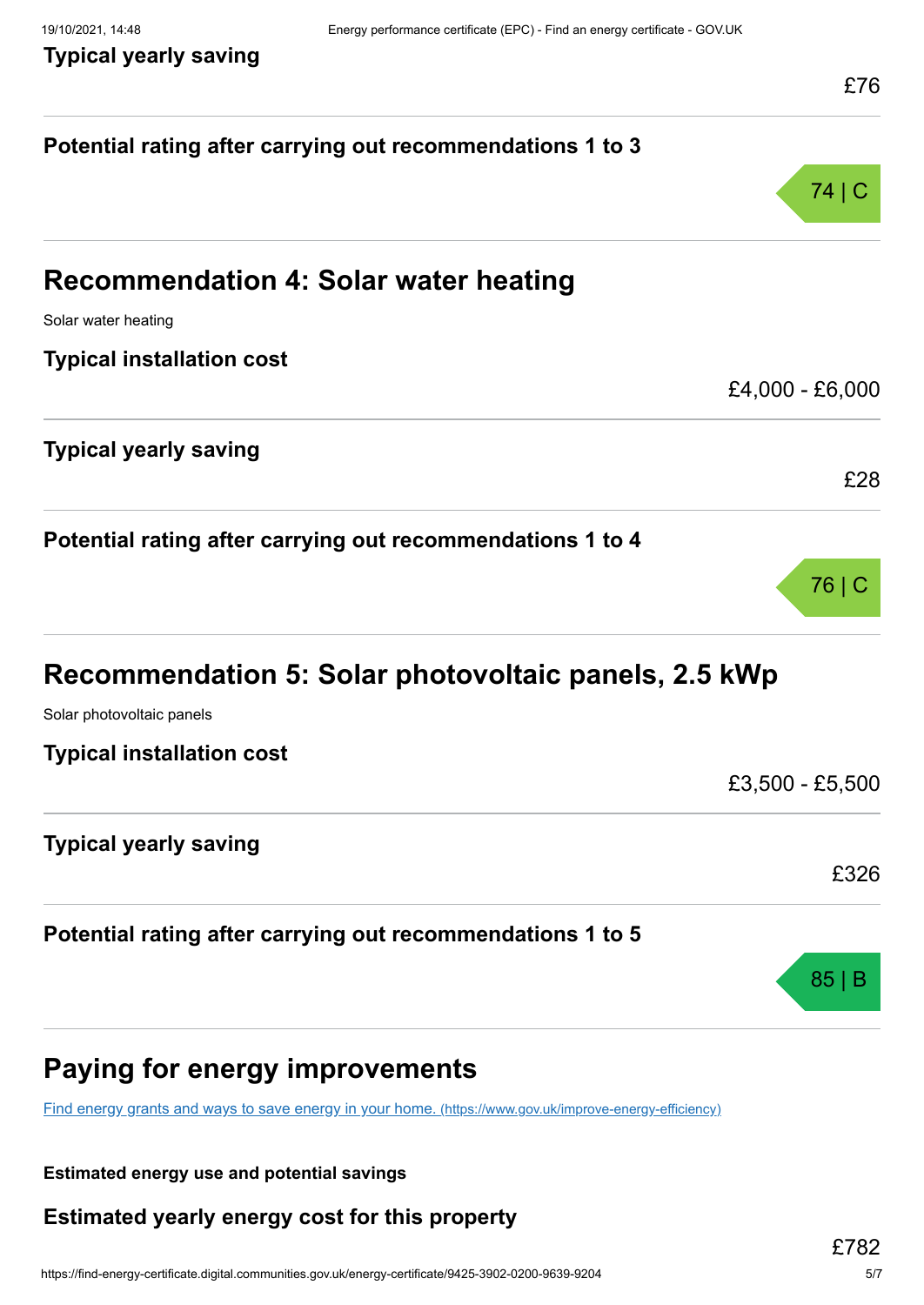#### **Potential saving**

The estimated cost shows how much the average household would spend in this property for heating, lighting and hot water. It is not based on how energy is used by the people living at the property.

The estimated saving is based on making all of the recommendations in [how to improve this property's energy performance.](#page-3-0)

For advice on how to reduce your energy bills visit Simple Energy Advice [\(https://www.simpleenergyadvice.org.uk/\)](https://www.simpleenergyadvice.org.uk/).

### **Heating use in this property**

Heating a property usually makes up the majority of energy costs.

#### **Estimated energy used to heat this property**

#### **Space heating**

10308 kWh per year

#### **Water heating**

2194 kWh per year

#### **Potential energy savings by installing insulation**

**Type of insulation Amount of energy saved** 

**Loft insulation** example the state of the 91 kWh per year

You might be able to receive Renewable Heat Incentive payments [\(https://www.gov.uk/domestic-renewable-heat-incentive\)](https://www.gov.uk/domestic-renewable-heat-incentive). This will help to reduce carbon emissions by replacing your existing heating system with one that generates renewable heat. The estimated energy required for space and water heating will form the basis of the payments.

#### **Contacting the assessor and accreditation scheme**

This EPC was created by a qualified energy assessor.

If you are unhappy about your property's energy assessment or certificate, you can complain to the assessor directly.

If you are still unhappy after contacting the assessor, you should contact the assessor's accreditation scheme.

Accreditation schemes are appointed by the government to ensure that assessors are qualified to carry out EPC assessments.

### **Assessor contact details**

#### **Assessor's name**

Malcolm Scott MCIOB MBEng MRPSA DipHi

#### **Telephone**

01207 233596